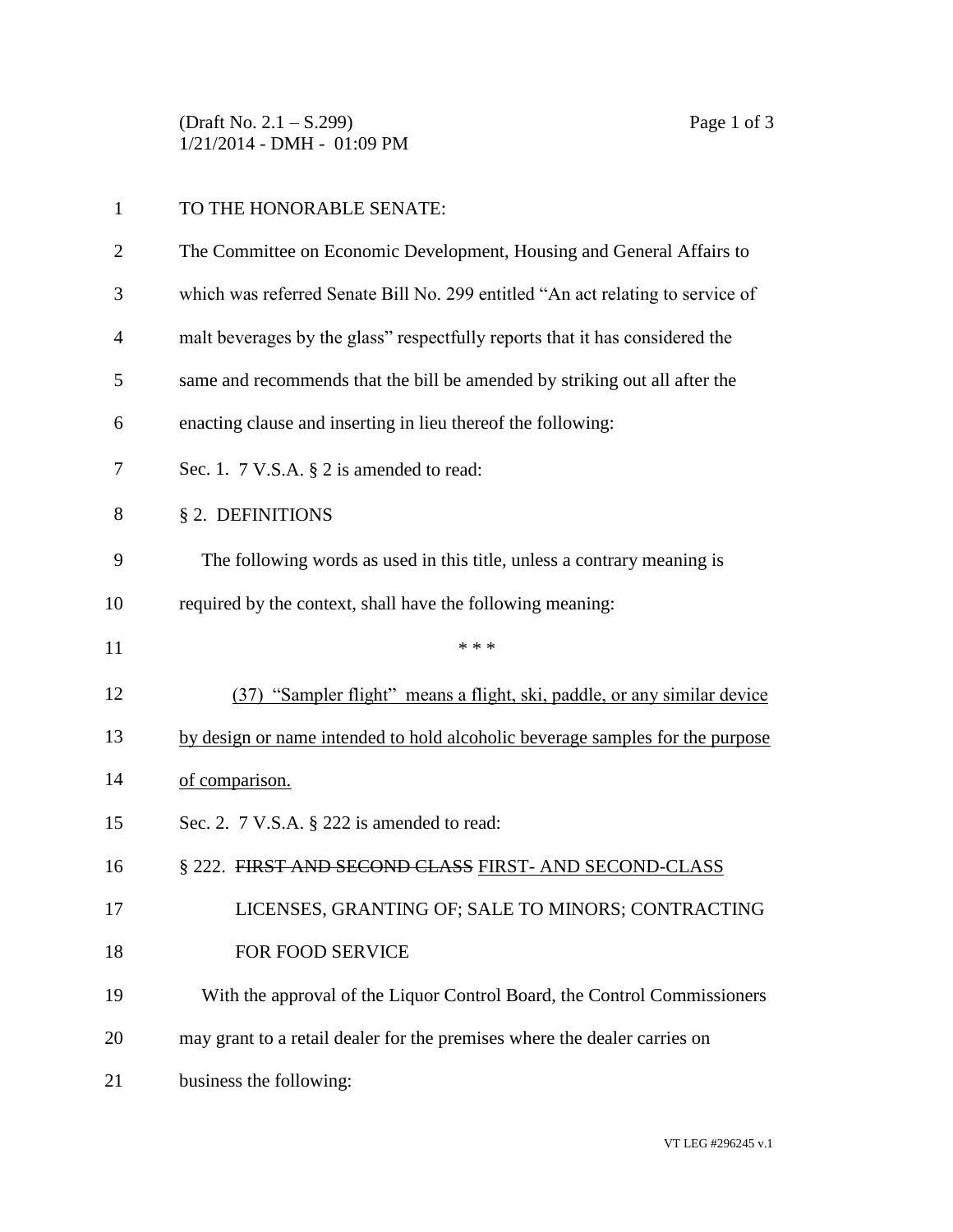| 1              | * * *                                                                             |
|----------------|-----------------------------------------------------------------------------------|
| $\overline{2}$ | $(5)(A)$ The holder of a first-class license may serve a sampler flight of        |
| 3              | up to 32 ounces in the aggregate of <u>malt beverages to a single customer at</u> |
| 4              | one time;                                                                         |
| 5              | The holder of a first-class license may serve a sampler flight of<br>(B)          |
| 6              | up to 12 ounces in the aggregate of vinous beverages to a single customer at      |
| 7              | one time; and                                                                     |
| 8              | (C) The holder of a third-class license may serve a sampler flight of             |
| 9              | up to four ounces in the aggregate of spirituous liquors to a single customer at  |
| 10             | one time.                                                                         |
| 11             | Sec. 3. $7$ V.S.A. $\S$ 421 is amended to read:                                   |
| 12             | § 421. TAX ON MALT AND VINOUS BEVERAGES                                           |
| 13             | (a) Every bottler and wholesaler shall pay to the Commissioner of Taxes           |
| 14             | the sum of 26 and one-half cents per gallon for every gallon or its equivalent of |
| 15             | malt beverage containing not more than six eight percent of alcohol by volume     |
| 16             | at 60 degrees Fahrenheit sold by them to retailers in the State and the sum of    |
| 17             | 55 cents per gallon for each gallon of malt beverage containing more than six     |
| 18             | eight percent of alcohol by volume at 60 degrees Fahrenheit and each gallon of    |
| 19             | vinous beverages sold by them to retailers in the state State and shall also pay  |
| 20             | to the Liquor Control Board all fees for bottler's and wholesaler's licenses. A   |
| 21             | manufacturer or rectifier of malt or vinous beverages shall pay the taxes         |